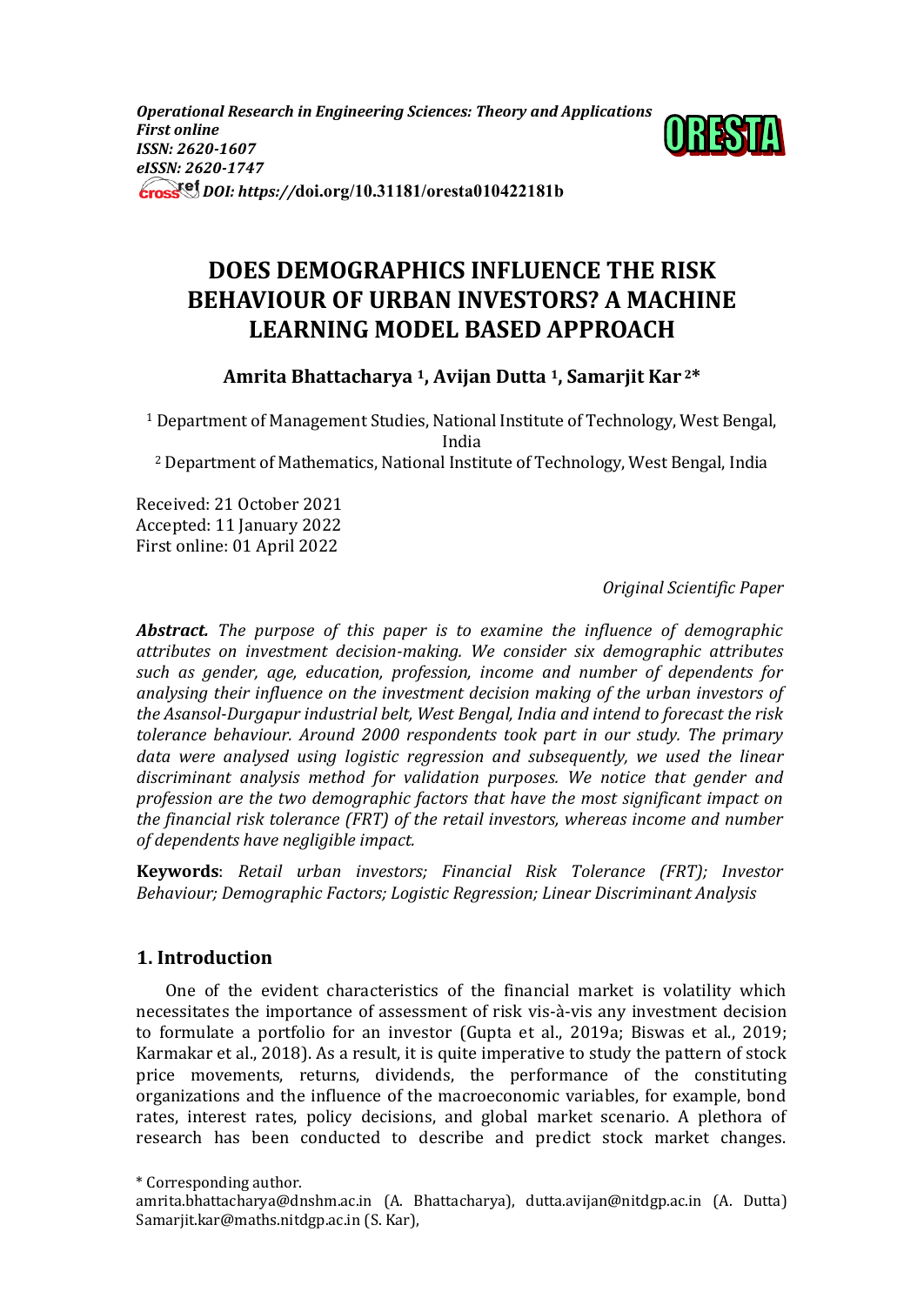However, conventional models work on the efficient market hypothesis (EMH) which assumes that the markets are efficient and stable and investors are rational in decision-making. Investment options depend on the fundamental intention to maximize the return on investment while minimizing the risk (Toma, 2015). However, the ability to withstand a risk level varies from investor to investor according to their behavioural nature (Gupta et al., 2019b) which contradicts the assumption of EMH that all investors are similarly rational.

In this context, a strand of literature related to the behavioural influence of investors on investment decision-making has emerged in the last two decades. This section of growing literature, popularly known as 'Behavioural Finance' (BF) has been a subject matter of research for policymakers and strategists in recent times. The fundamental aim of BF related work is to find out the underlying intention and behavioural pattern and psychological aspects such as cognition, personality, and emotions of the investors during pre-investment, investment and post-investment phases and their reaction to available information (Madition, et al., 2007). BF supplements the historical data based prediction of stock price movements for deriving a robust model to mitigate the disposition bias (Takeda et al., 2013; Jonsson et al., 2017). BF has its genesis in the seminal work of Tversky and Kahneman (1974) who propounded that investors do not behave rationally always and hence, it is important to estimate the perceived risk. Over the years since the work of Tversky and Kahneman (1974), several researchers contributed significantly to developing the gamut of BF (Bayer, Bernheim & Scholz, 2009; Junkus & Berry, 2010; Weber, Weber & Nosic, 2013).

However, demographic factors like gender, race, age, social status, peer group influence, and culture play a significant role in shaping out the psychological bias for the common investors apart from their economic considerations. Therefore, only analysis of the market fluctuations subject to the influence of the company performance, and macroeconomic impact and prediction of future stock prices may not provide the true picture to analyse the investment decision-making process. For understanding the rationale behind the formation of a portfolio, these demographic factors also need to be given due considerations. The level of risk tolerance of a particular investor largely affects the timing to enter the market, selection of stock type, stock holding period, the decision to sell, composition of the portfolio and many other issues. For these reasons, the field of BF has been allured a substantial number of contributions from several researchers (for instance, Barber and Odean, 2013; Lin, 2011). In a recent paper, Alwahaibi (2019) has comprehensively pointed out the relevance of BF as below:

"Investment decisions are usually being complicated by emotional process, mental mistakes and individual personality traits…….. the objective of having an understanding and at the same time predicting the behaviour of an economy is intimately linked to understanding individual attitudes towards risk…… behavioural finance happens to be a contemporary field that tends to merge the theory of behavioural cognitive psychology with conventional economics and finance with a view to giving reasons on why individuals made financial decisions that are irrational."

With this pretext, the present study attempts to discern the impact of the demographic factors on the urban retail investors' behaviours while they make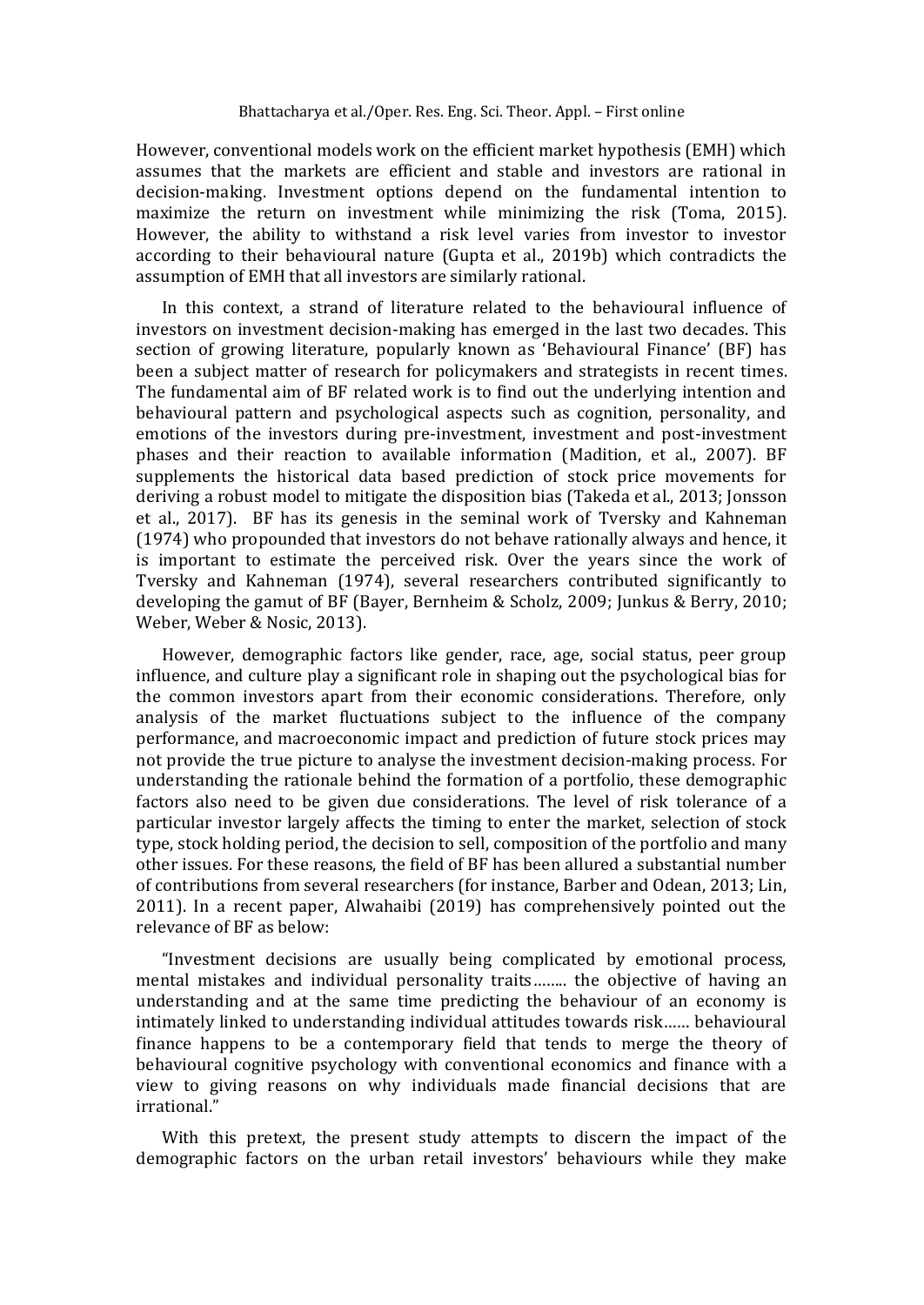investment decisions, particularly focusing on risk factors. Since every human being is treated as a bundle of emotions that defines a unique character, behavioural finance studies are always paid off. In addition, as we consider demographic factors as influencing variables here, location plays an important role. Here, we focus on urban retail investors residing in the three major cities of West Bengal, namely Kolkata, Asansol and Durgapur. If we look at the cities of choice, it is evident that predominantly, income is assumed to be the most important factor. However, does that mean another influence of demographic factors is insignificant? In this paper, we aim to find the answer to this question. Within our search, we found that the studies on risk behaviours of urban retail investors are rare in nature. Therefore, this paper might be of importance to the research fraternity and policy-makers. The rest of the paper is organized as follows. In section 2, we present the demographic variables used in this study. Section 3 briefly describes the methodology, while in section 4 summarizes the results. Section 5 discusses some of the implications of this study. Finally, section 6 concludes this paper while highlighting some of the future scopes.

#### **2. Related Work**

The extant literature shows the relevance and significance of considering demographic factors in explaining and predicting the behaviours of the investors in formulating investment decisions and selection of portfolios and their reaction to the fluctuations in the market conditions. Way back, Chen & Volpe (1998) advocated that age, gender and experience significantly influence the risk-taking behaviours of the investors. Following this work, Schooley & Worden (1999) noted that the level of education has a positive correlation with the risk taking ability of the investors. Mutswenje (2009) observed an interrelation between the constructs of BF theory and the behaviour of the average investors. Shleifer et al. (2010) argued that demographic and socio-economic factors significantly influence the investment decision-making process. Dash (2010) contemplated on the financial planning of the investors and mentioned that age and gender differences the investors in terms of their financial goals and lead to different choices in forming their portfolio at varying risk levels. Lutfi (2011) made an attempt to examine the causal relationship among the demographic factors such as gender, age, marital status, education, income, and the number of a family with the risk taking behaviour and investment pattern of the investors and found significant interrelation. Geetha and Ramesh (2012) further contributed by considering the dependent variables like period of investment, source of information, frequency of investment and degree of analysis in the Indian context and observed that demographic factors influence investment decisions. In tune with this work, Kannadhasan (2015) further extended by considering factor such as occupation. Heena (2015) aimed to ascertain the relationship between demographic features and personality elements and risk behaviour of the investors and observed a significant impact of income. Chavali and Mohan Raj (2016) endeavoured to address the gap between an individual's perceived and actually obtained return vis-à-vis risk tolerance level and presented a notable finding that most often, individual investor overestimates their risk tolerance level under the desire of social recognition. Alquraan et al. (2016) conducted a study at Saudi Stock Market by considering behavioural finance attributes like loss averse, perception of risk and overconfidence in addition to demographic factors to examine their impact on investment decisions.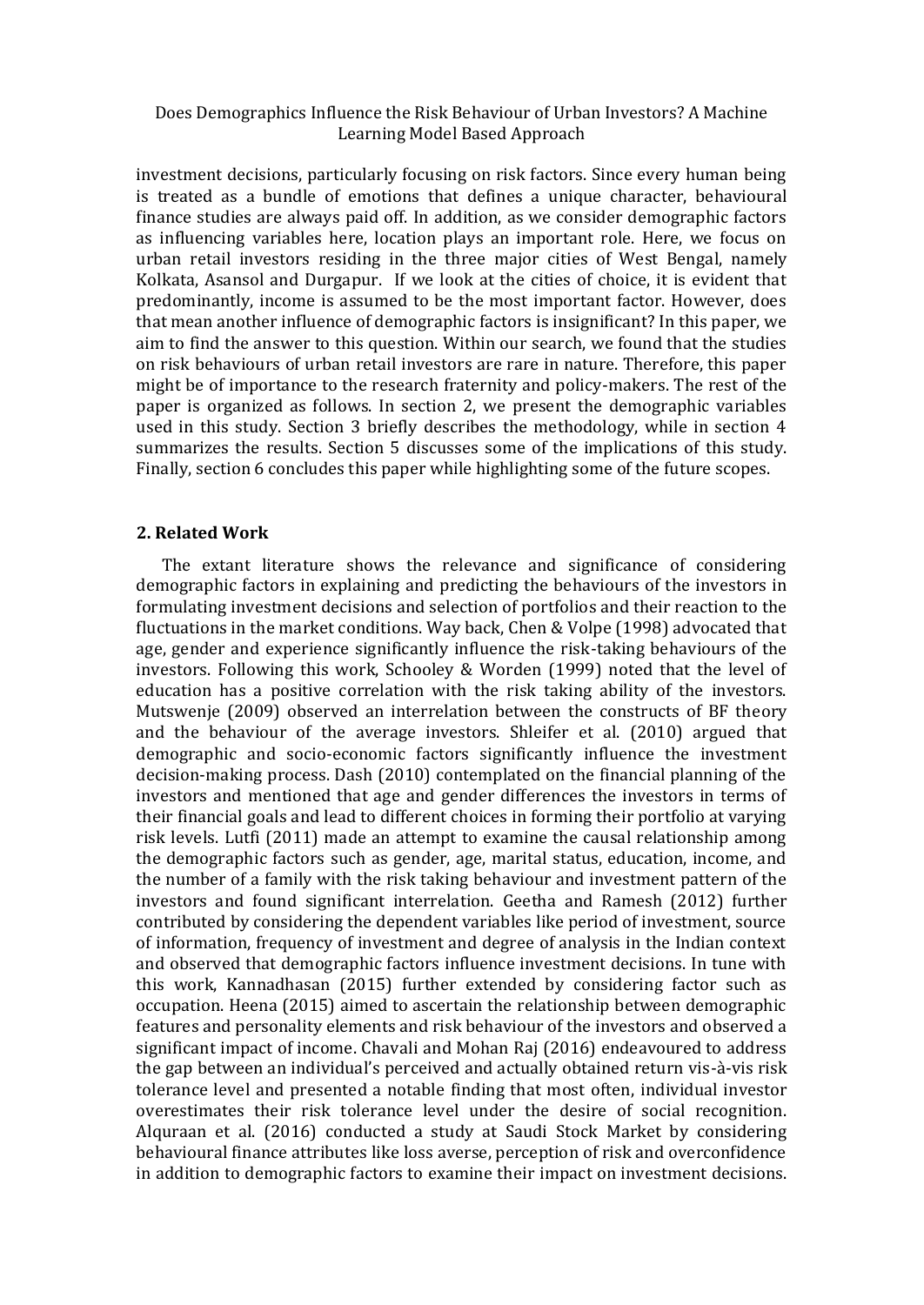The authors noted the significant impact of behavioural finance attributes and education on the investment pattern. Lan et al. (2018) carried out a large scale study on over 9000 equity investors in China to investigate and predict the investment decision behaviour on the basis of demographic attributes and observed that demographics is closely associated with investment behaviour. Alwahaibi (2019) attempted to classify the investors on the basis of the influences of several demographic variables on risk taking abilities of the investors and investment patterns. Some other studies in this regard were made by Isidore & Christie (2018), Dangi & Kohli (2018), and Raut & Das (2015) to investigate the impact of behavioural biases; Gautam & Matta (2016) to examine the effect of attitudinal factors on the investment decision-making and Paramashivaiah, Puttaswamy & Ramya (2014) to introspect into the investment behaviour of the women investors.

More recently, Ezekiel and Oshoke (2020) studied the influence of demographic factors on investment behaviour of individual investors residing in Edo State of Nigeria *u*sing the maximum likelihood method of estimation to estimate four multinomial logit equations and showed that educational level, occupation and marital status are the main demographic determinants of individual investor's behaviour. The regression results obtained by Nosita et al (2020) indicated gender and age to be statistically insignificant but marital status, income, and education to be significantly important in determining risk tolerance of about 850 Indonesian individual investors.

In the most recent Indian context, Chaudhary et al (2021) analysed about 500 responses received from the residents of Haryana state in India using multinominal regression and found that gender, residence, and work situation positively affected the investment behaviour of respondents. In another work, Chakkaravarthy et al (2021) used regression analysis to study the financial risk profile of investors living in Chennai city of India and found that the socio demo factors like age, income, occupation have a significant influence on the risk taking capacity of the investors whereas gender does not have any significant relation with the investor's risk profile.

In this paper, we consider six demographic attributes such as gender, age, education, profession, income and number of dependents for analysing their influence on the investment decision making of the investors of urban Kolkata and the Asansol-Durgapur industrial belt, West Bengal, India and intend to forecast the risk tolerance behaviour. To the best of our knowledge there is no report in the literature which has conducted a study on the investor behaviour of this location making our work as the first attempt to understand and forecast investor behaviour of this locality. Table 1 summarises the demographic factors considered by us.

| Demographic<br>variable | Relevance                                                                                                                                  | References                                                                             | Hypothesis                                                     |
|-------------------------|--------------------------------------------------------------------------------------------------------------------------------------------|----------------------------------------------------------------------------------------|----------------------------------------------------------------|
| Income $(X1)$           | The level of income decides<br>the affordability and a general<br>notion is that once the basic<br>needs are met, people tend to<br>invest | Dohmen, Falk, Huffman,<br>Sunde, Schupp, and<br>Wagner (2011); Kumar<br>& Goval (2016) | Higher income<br>investor has<br>more FRT than<br>lower $(H1)$ |
| Gender (X2)             | It is evident from the literature<br>that there are emotional<br>differences among male and                                                | Jianakoplos & Bernasek<br>(2006); Sapienza,<br>Zingales & Maestripieri                 | Male has more<br>FRT than<br>female (H2)                       |

*Table 1. Demographic factors and related hypotheses used in this study.*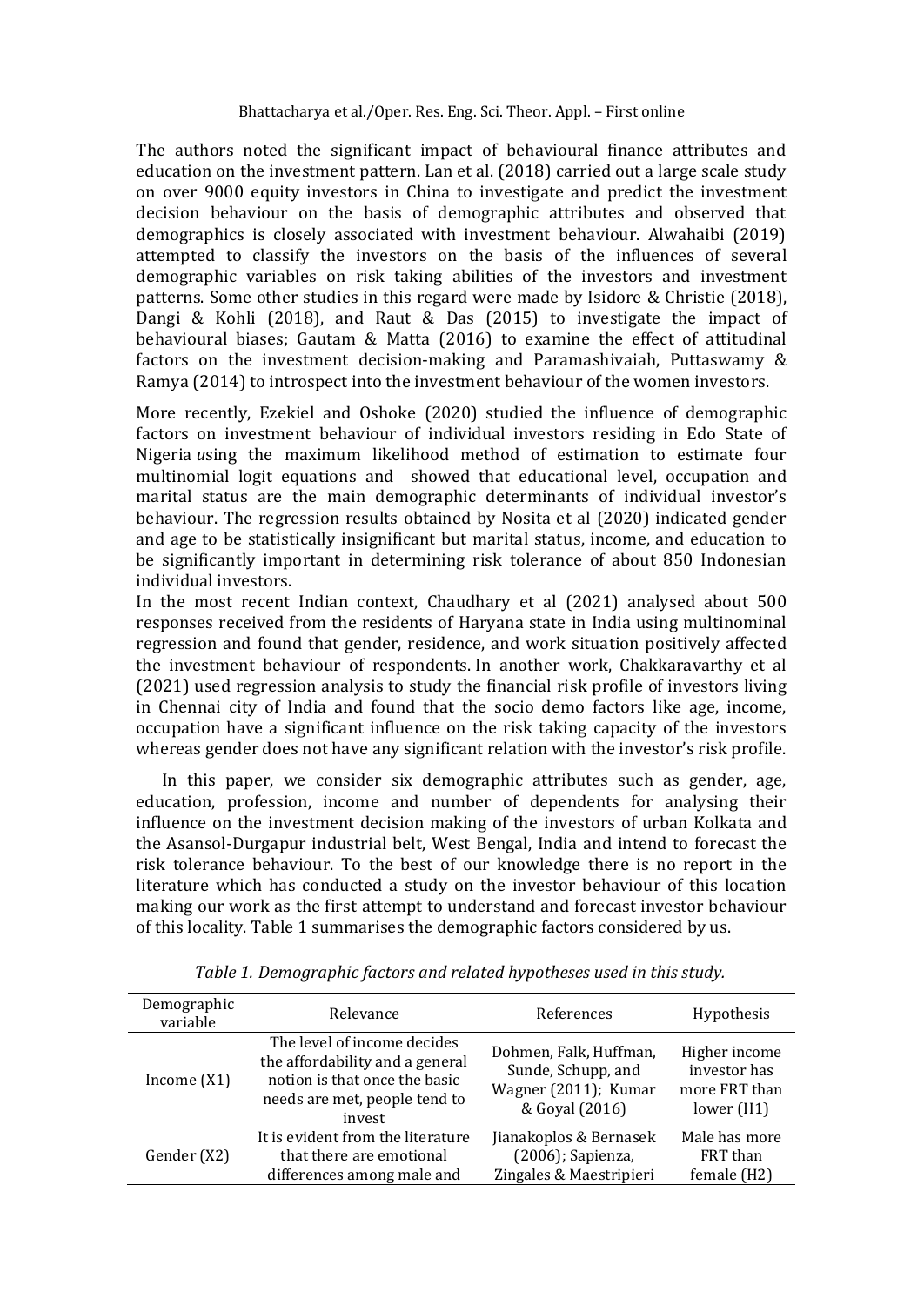|                                 | female investors because of<br>the influence of gender.<br>Females are susceptible to<br>herding than male while later<br>is more confident than the<br>former.<br>The priorities of life and<br>investment goals get changed<br>with age. It is seen that young                 | (2009); Lin (2011);<br>Barber & Odean (2013);<br>Kumar & Goyal (2016)                       |                                                                       |
|---------------------------------|----------------------------------------------------------------------------------------------------------------------------------------------------------------------------------------------------------------------------------------------------------------------------------|---------------------------------------------------------------------------------------------|-----------------------------------------------------------------------|
| Age (X3)                        | aged people are more risk<br>taker and get influenced by<br>peers while the middle and<br>upper middle-aged investors<br>are more stable and take<br>strategic decisions at an<br>affordable risk level                                                                          | Prosad et al. (2015);<br>Tekçe et al. (2016)                                                | An investor<br>with more<br>education have<br>higher FRT<br>(H3)      |
| Education<br>(X4)               | An educated investor is more<br>analytic and informed while<br>they are assessing different<br>investment options and<br>calculative in risk taking.<br>Profession often determines                                                                                              | Deaves et al. (2010);<br>Goo et al. (2010); Ates<br>et al. (2016); Pašalić et<br>al. (2020) | The younger<br>investor has<br>higher FRT<br>than older (H4)          |
| Profession<br>(X5)              | the level of income. A salaried<br>person depends on a fixed<br>income and most often prefers<br>to invest in a structured way.<br>It is seen from the literature<br>that optimistic results,<br>overconfidence and the<br>disposition effect rise with the<br>better profession | Grable & Lytton (1999);<br>Prosad et al. (2015)                                             | Salaried<br>individuals<br>have higher<br>FRT than<br>others (H5)     |
| Number of<br>dependents<br>(X6) | Higher the number of<br>dependents, higher is the<br>burden of running the family<br>and lower is the tendency in<br>the investment and risk taking<br>abilities. Moreover, the nature<br>of the financial goals also<br>changes with the number of<br>dependents.               | Holt & Laury (2002);<br>Hallahan, Faff and<br>McKenzy (2003)                                | An increase in<br>the number of<br>dependents<br>decreases<br>FRT(H6) |

## **3. Research Methodology**

The objective of this paper is to apply statistical methods to the data collected from the respondents living in Kolkata, Durgapur and Asansolcities in order to develop a simplified model for the prediction of their risk behaviour based on their demographic data. With the six above-mentioned demographic factors as independent variables, the dependent variable that we want to predict from this study is the risk response, i.e., how likely an investor will make an investment through risky instruments, namely mutual funds, shares, stocks, etc. Cook and Whittle (2015), defined an individual's risk profile as the extent to which an individual prefers certain rewards compared to uncertain yet larger rewards. In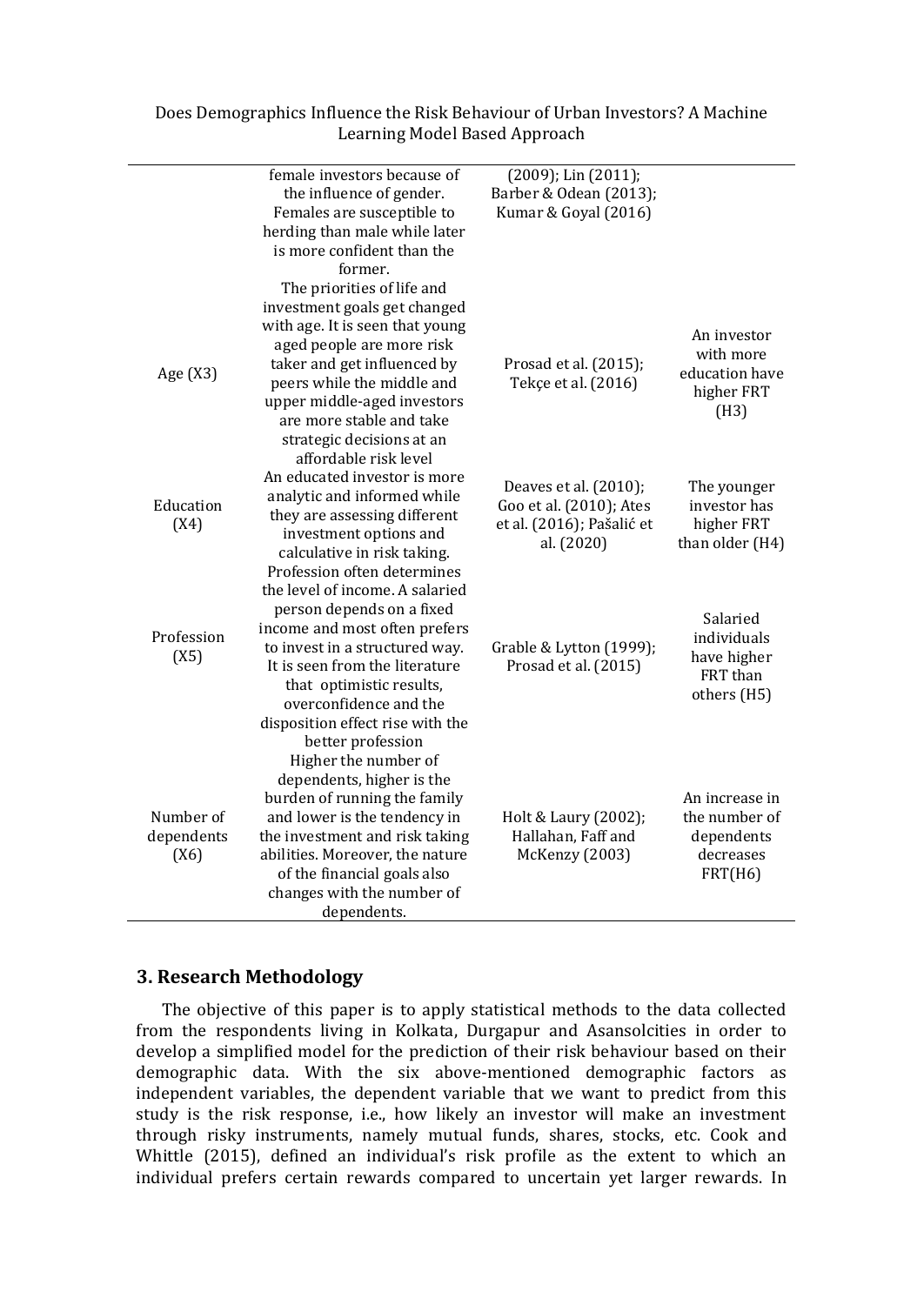general, the individual who favours a low probability outcome is a risk taker and an individual who does not favour a high probability outcome is a risk averse.

In our work, data were collected from 2000 respondents using a structured questionnaire during the period of September to December 2017 from retail investors residing in Kolkata covering diverse demographic factors. The questionnaire was prepared to keep in mind the typical questionnaires used by financial advisors of investment agencies to ensure the appropriateness of the survey. The raw data collected were then subjected to Multi-logistic regression analysis to develop a model to forecast the probability of the response based on six independent demographic variables as above. Age, income and number of dependents were measured on ratio scales whereas gender, education and profession were measured on a nominal scale. The detailed codes used to categorise the responses received against each of the independent variables are listed in Table 2.

Variable Coding Income (X1) in INR  $> 20,000 = 0$ ; 20,000-50,000=1; 50000-120,000; > 120,000 Gender  $(X2)$  Male = 1; Female = 0 Age  $(X3)$  20 – 40 = 2; 40 - 60 = 1; Above 60 = 0 Number of dependents (X4) 0 - 5 (absolute number) Education  $(X5)$  Under graduate = 0; Graduate = 1; Post graduate = 2;

Profession (X6) Salaried = 0; Self-employed = 1

Above  $=$  3

*Table 2. List of independent variables and their response codes used in the study*

FRT of an individual investor was the only dependent variable in the analysis and was classified into two categories: risk-takers were coded as 1 and risk-averse were coded as 0. Respondents were requested to choose the responses that best described their financial investments through risky instruments (such as shares, stocks and mutual funds) in the percentage of their total savings in order to classify them into appropriate. Respondents with more than 30% of total investment in shares, stocks and mutual funds were categorised as Risk takers whereas those with less than 30% investment in shares, stocks and mutual funds were categorised as Non-risk takers.

In this paper, we use a widely used machine learning framework such as Logistics

Regression for the following reasons:

- i) Logistic regression does not assume a linear relationship between the dependent (risk) and independent variables (demographic factors). The dependent variable must be dichotomous (2 categories) and the independent variables need not be interval, nor normally distributed, nor linearly related, nor of equal variance within each group.
- ii) The categories (groups) of the demographic factors must be mutually exclusive and exhaustive; a case can only be in one group and every case must be a member of one of the groups.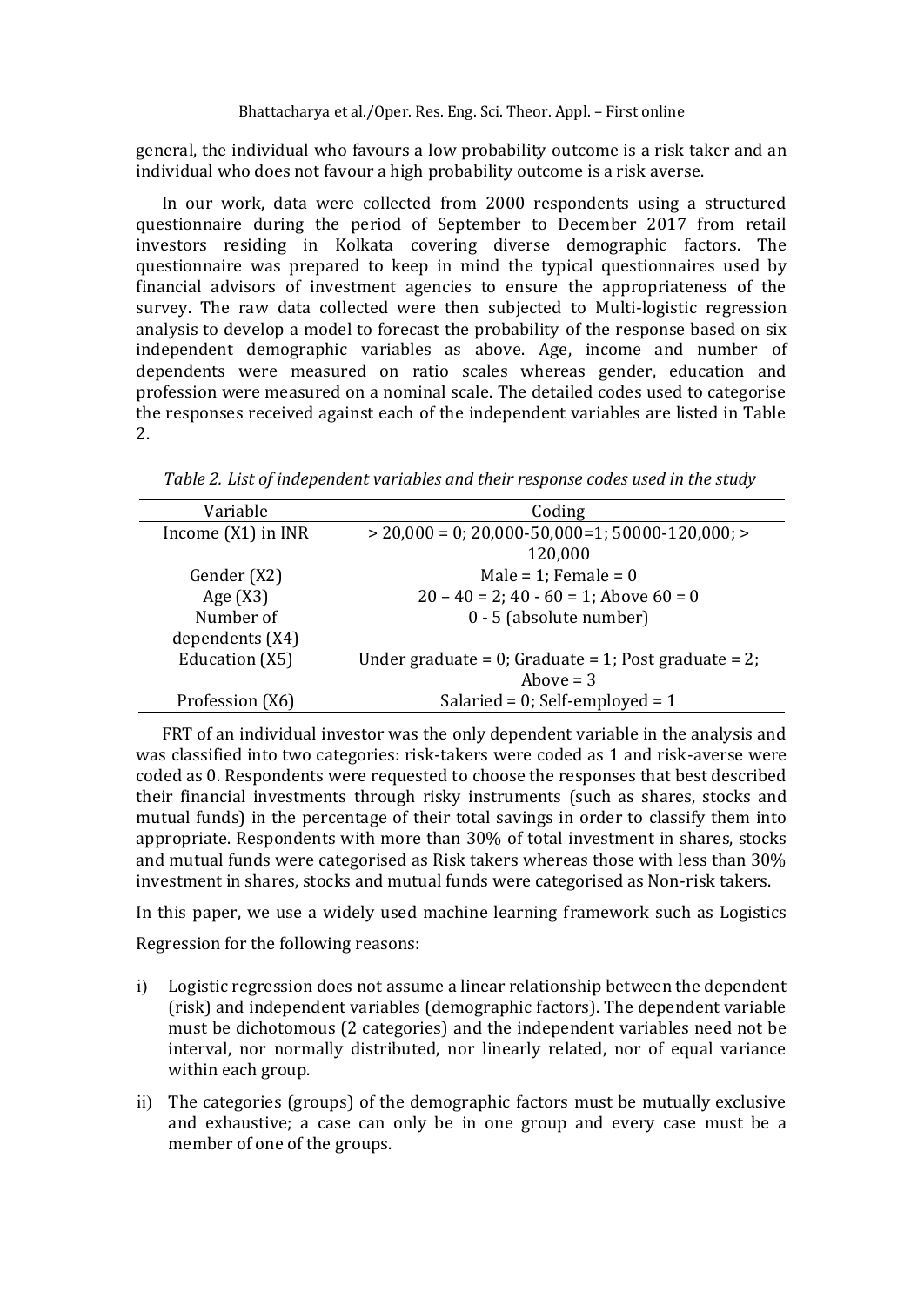iii) Logistic regression determines the impact of multiple independent variables presented simultaneously to predict the membership of one or two dependent variable categories.

For analysis purposes, we use SPSS (version 20) and python tools in this paper.

#### **4. Findings and Discussion**

In order to examine whether the data is normally distributed and since the data under consideration was relatively large (2000 samples), we perform the Kolmogorov-Smirnov test using SPSS the results of which are presented in table 3.

|                        | Demographic factors              | ncome        | Gender       | Аgе          | Dependents   | Education    | Profession   |
|------------------------|----------------------------------|--------------|--------------|--------------|--------------|--------------|--------------|
| Normal                 | Mean                             | 1.95         | 1.37         | 2.13         | 2.10         | 2.05         | 1.86         |
| Paramete<br>rs         | Standard<br>Deviation            | .893         | .483         | .694         | 1.19<br>7    | .874         | .873         |
|                        | Absolute<br>Positive             | .234<br>.234 | .407<br>.407 | .260<br>.260 | .183<br>.183 | .226<br>.226 | .255<br>.255 |
| Most<br>Extreme        | Negative                         | $-159$       | $-275$       | $-241$       | .166         | $-175$       | $-162$       |
| Differenc<br>es        | Kolmogor<br>0V<br>Smirmov<br>(Z) | 10.45<br>4   | 18.22<br>1   | 11.62<br>4   | 8.20<br>5    | 10.12<br>9   | 11.42<br>5   |
| Asymp. Sig. (2 tailed) |                                  | .000         | .000         | .000         | .000         | .000         | .000         |

*Table 3. Results of Kolmogorov-Smirnov Test*

In general, if the significance value is less than .05 at 5% confidence level, then the data is said to be normally distributed. Table 3 shows that the significance is .000 for all demographic variables, which confirms the normality test.

Logistic regression is used to test the role of demographic factors as a differentiating factor as this can handle both continuous and categorical variables. The overall model was statistically significant at 5% level. Table 4 compares the observed and predicted category of individuals, the degree of their prediction accuracy and the success of the classification of the sample. The performance of the model was assessed by cross-tabulating the observed response categories with the predicted response categories which are shown in the classification table 4. Here, whenever the predicted probability was greater than the cutoff value of 0.5, the predicted response category was treated as 1. It can be seen in table 4 that the model correctly classified 68.20% of non risk takers and 87.70% of those who are risk taker with an overall prediction of 81.20%.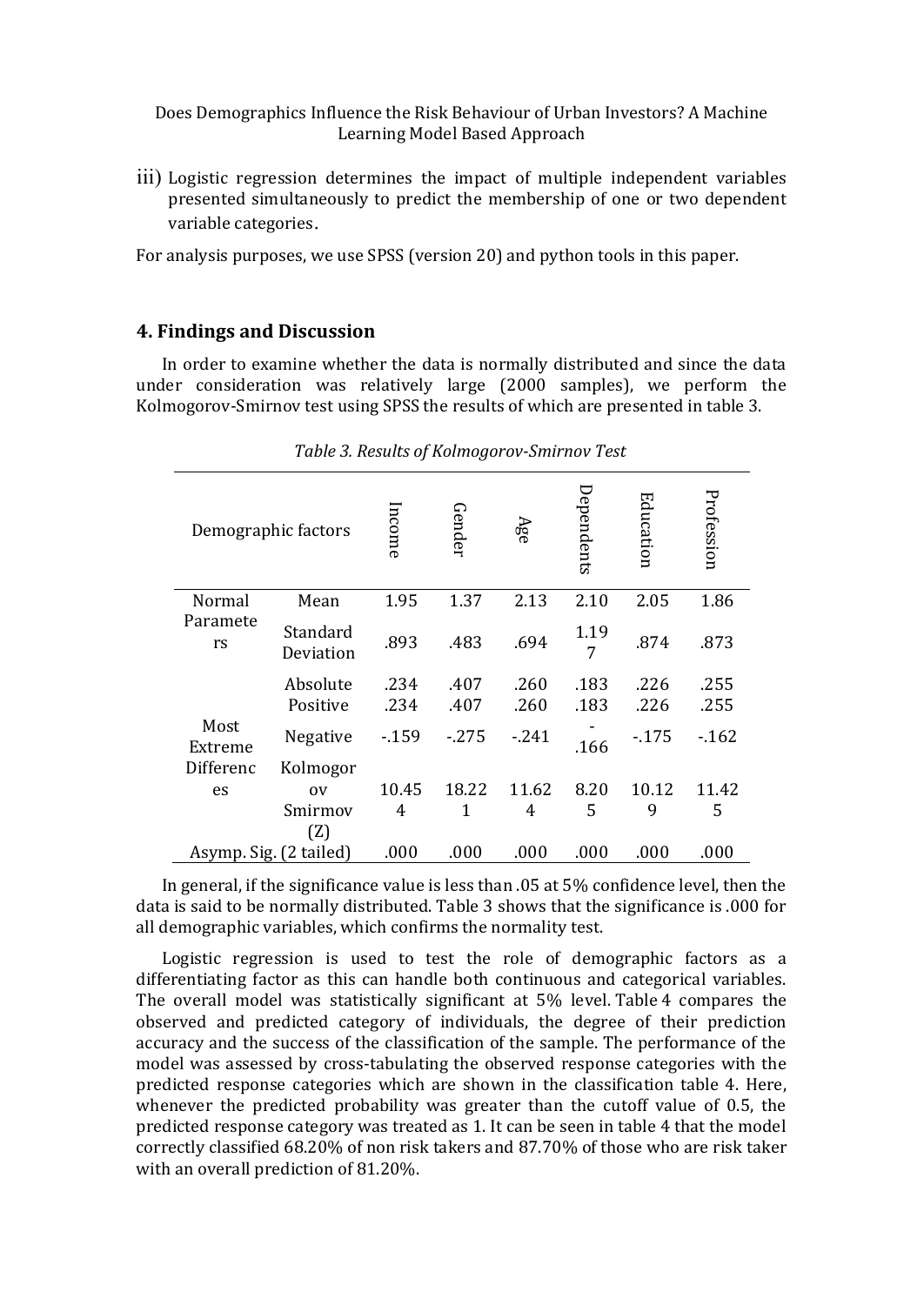| Observed           | Predicted |      |                                                  |
|--------------------|-----------|------|--------------------------------------------------|
|                    |           |      | Non-Risk Taker Risk Taker Correct percentage (%) |
| Non-Risk Taker     | 456       | 213  | 68.2                                             |
| Risk Taker         | 164       | 1167 | 877                                              |
| Overall Percentage |           |      | 81 2                                             |

*Table 4. Classification Table Predictor (SPSS)*

Table 5 shows the logistic regression coefficients- Wald tests, odds ratio (Exp (B)) for each predictor used in the FRT model. Table 5 has several important elements. The significance of each predictor is explained by Wald statistics which has a chisquare distribution. Wald can be explained through the significance level. If the significance is more than .05 then the hypothesis is rejected. However, in our case, all the variables have a significance level 0, which indicates that all the hypotheses are accepted and that the logistic regression is statistically significant. This means that all the six demographic factors (Income, Gender, Age, Dependent, Education, and Profession) are significant and influences the FRT of the retail investor. The high values of Exp (B) associated with Gender and Profession (12.290 and 11.079, respectively) in table 5 indicate the strong dependence of the investors FRT on these two demographic factors. On the other hand, very small values of Exp (B) associated with income and number of dependents indicate negligible dependence of the investors' FRT on these two demographic factors.

|                    | B        | SЕ    | Wald    | Df | Sig. | Exp(B) |
|--------------------|----------|-------|---------|----|------|--------|
| Income $(X1)$      | $-3.248$ | 0.263 | 152.882 | 1  | .000 | 0.039  |
| Gender (X2)        | 2.509    | 0.293 | 73.569  | 1  | .000 | 12.293 |
| Age $(X3)$         | 1.996    | 0.195 | 104.757 | 1  | .000 | 7.357  |
| Dependents<br>(X4) | $-0.953$ | 0.175 | 29.680  |    | .000 | 0.386  |
| Education (X5)     | 1.760    | 0.301 | 34.283  | 1  | .000 | 5.810  |
| Profession (X6)    | 2.405    | 0.214 | 34.283  | 1  | .000 | 11.079 |
| Constant           | $-5.788$ | 0.367 | 248.428 |    | .000 | 0.003  |

*Table 5. Logistic regression parameters of the model for FRT*

To test the goodness of fit, Hosmer - Lemeshow test was conducted as this provides useful information about the model. The significance level for chi-square was found to be .000, which indicates acceptance of the null hypothesis which states that there is not much difference between the predicted and the observed values. This result shows that the model is fit with chi-square value at 172.875 of this model at 0.01 significance level. This indicates that the logistic regression is meaningful, in accordance with the dependent variable related to each specified independent variable.

Logistic regression classifier (LRC) and linear discriminant analysis (LDA) are used on the dataset for the purpose of prediction. Some of the important associated hyperparameters for the classifier are reported in Table 6. Each of these hyperparameters is tuned using the class RandomizedSearchCV, provided in the scikit-learn library of Python.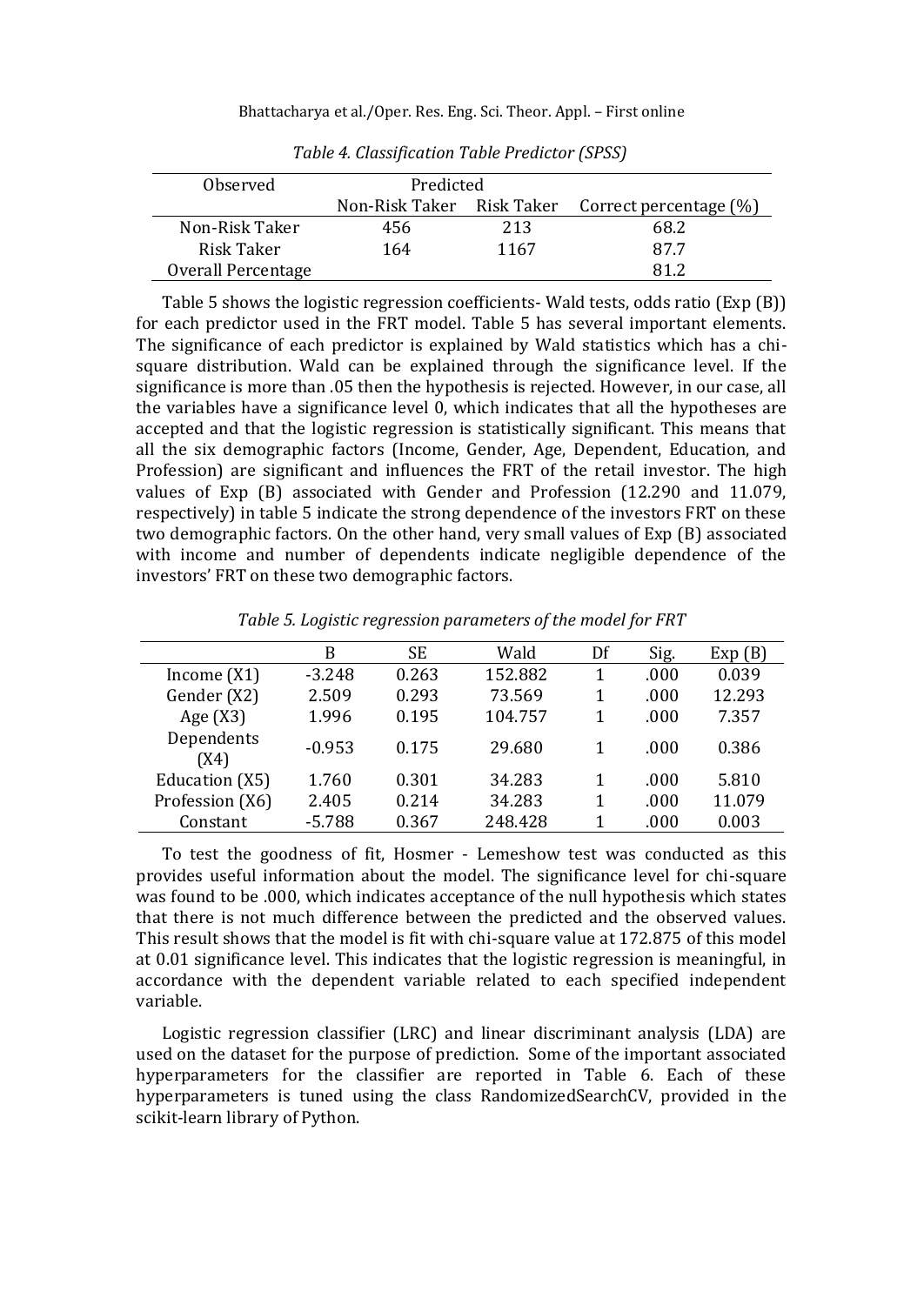| LRC                  |        | LDA              |       |  |  |
|----------------------|--------|------------------|-------|--|--|
| Hyperparameter Value |        | Hyperparameter   | Value |  |  |
| tol                  | 0.0001 | solver           | 'svd' |  |  |
| solver               | saga   | store_covariance | True  |  |  |
| max iter             | 300    |                  |       |  |  |
| fit_intercept        | True   |                  |       |  |  |

*Table 6. Hyperparameters of LRC and LDA*

For the prediction purpose, the dataset is divided into 70:30 percentage ratio to determine the training and testing dataset. Subsequently, LRC and LDA are trained on the training dataset and their predictive capability are measured considering the testing dataset in terms of five performance metrics, accuracy, precision, recall, f1 score and receiver operating characteristic (ROC) score. The accuracy, precision, recall, f1-score and ROC score for LRC are calculated as 0.80, 0.76, 0.77, 0.77 and 0.77, respectively. Whereas, for LDA, the corresponding values of accuracy, precision, recall, f1-score and ROC score are determined as 0.79, 0.76, 0.76, 0.76 and 0.76. Accordingly, we observe that LRC outperforms LDA with respect to each of these five performance metrics. Furthermore, we provide the ROC curve and the confusion matrix for both LRC and LDA in Fig 1 and Fig 2 respectively.

Here, it is to be mentioned that for our dataset, we have conducted experimental trials on our dataset using various classifiers and eventually observed that LDA and LDC generate better ROC scores. Hence, for the comparison purpose of our results, we have selected these two classifiers for our dataset in this study. Furthermore, it is also observed that the dataset which we have considered consists of only 2000 instances (samples) which are relatively small to train the machine learning estimators. This essentially becomes the limitation of our study.

The findings above are largely in accordance with previous literature. For example, one of the key findings of this study is that salaried men have a much higher level of FRT than un-salaried women. This finding is similar to the findings of Croson & Gneezy (2009), Grable & Lytton (1999), and Grable (2000) who also suggested that men are more risk takers than women. Another important finding of this study is that the Profession of the investor (whether self-employed or salaried) has a strong influence on the FRT which is also in good agreement with other studies (Shtudiner, 2019). Also, the finding that the level of FRT decreases with an increase in age in this study is consistent with the study of Kannadhasan (2015).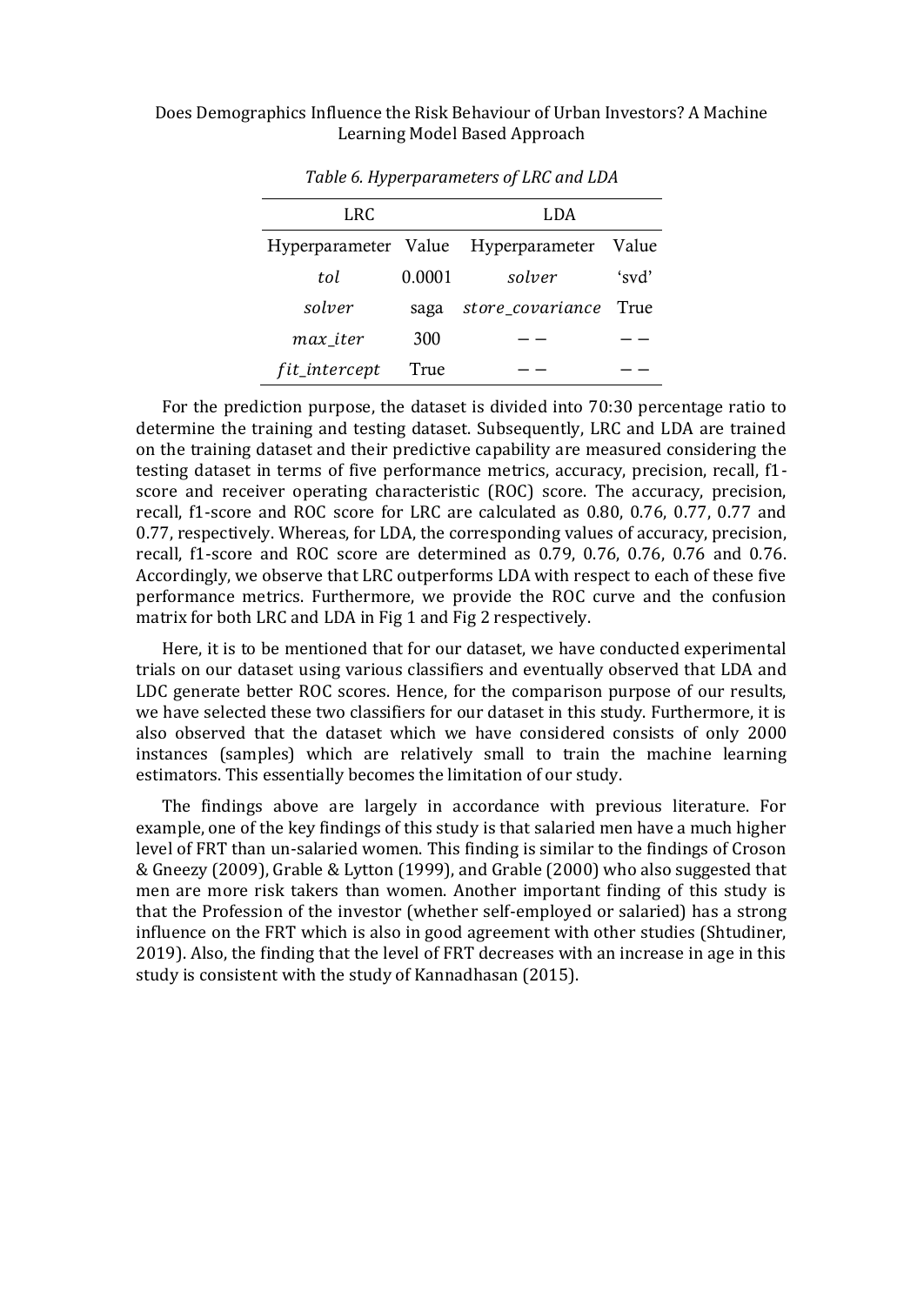

Bhattacharya et al./Oper. Res. Eng. Sci. Theor. Appl. – First online





*Figure 2. Confusion matrix of (a) LRC and (b) LDA*

It is generally believed that investors having higher income can afford to take a higher level of risk than their lower income counterparts but our study did not support this strongly. The reason for this is not well understood but could be associated with a number of other factors such as increased level of responsibilities, dependants, etc. We also did not see much dependence of the FRT on the number of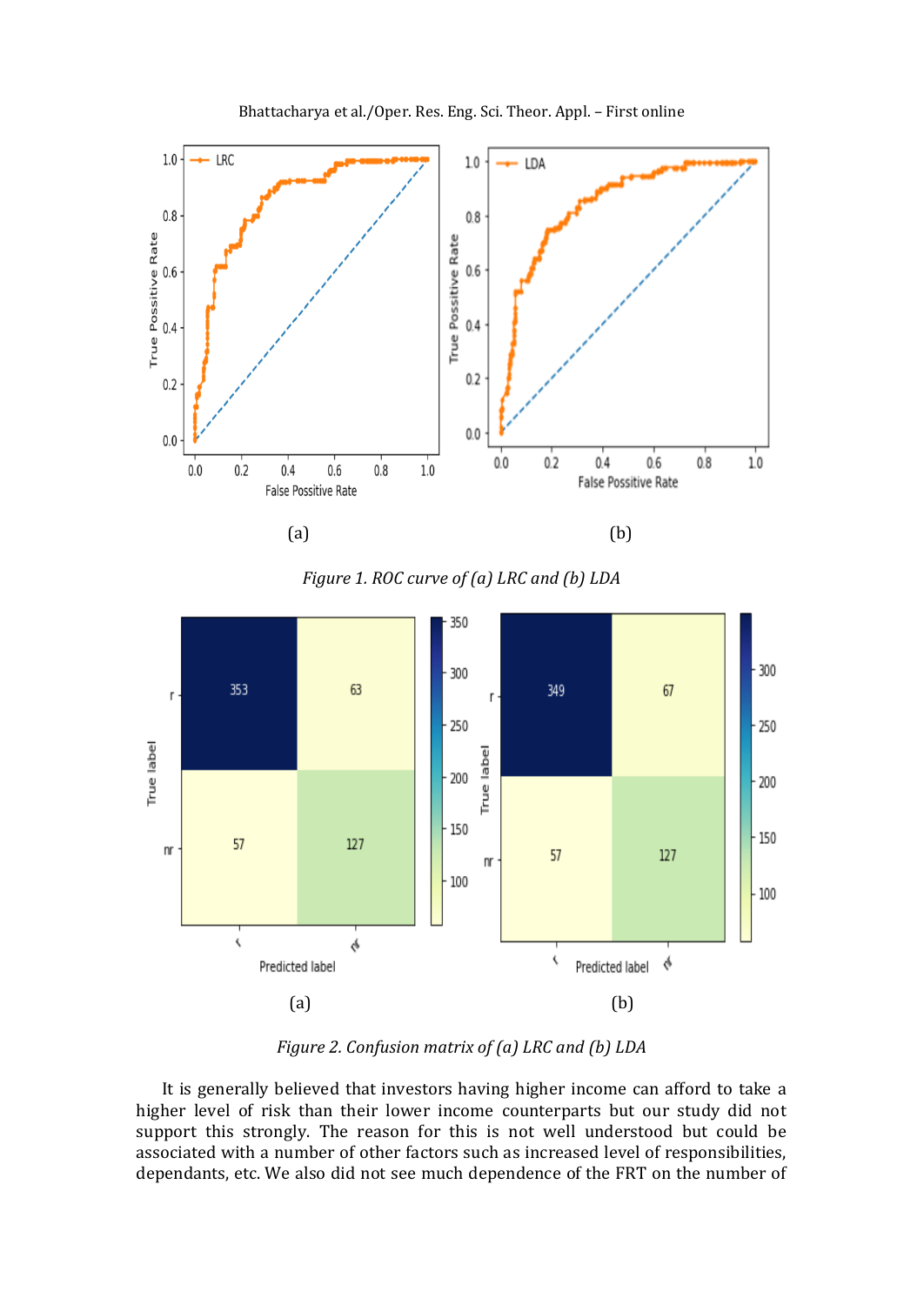dependents in the family and the reason for this could be in the perception of the dependents in the minds of the investor. If the dependents are perceived by an investor as family members irrespective of whether they are also earners, this could easily mislead the data implication.

#### **5. Research Implications**

The findings of this study can be useful to the financial investment agencies/advisors in identifying their potential clients living in the cities of Kolkata, Asansol and Durgapur who are likely to make investments through risky instruments such as stocks, shares, etc. based on demographic factors such as gender, profession, age and education. However, for better accuracy of prediction, the study would require the inclusion of more demographic details such as information on the number of earners in the family, ethnic origin, marital status, etc.

#### **6. Conclusion and Future Scope**

In this article, we have made an attempt to investigate the influence of six independent demographic factors which may influence the financial decision of the individual retail investors residing in the three major cities of the Indian state of West Bengal. The study specifically focuses to forecast the probability of investment (through risky instruments such as stocks, shares and mutual funds) of a retail investor based on his/her demographic information such as income, gender, age, number of dependents, education and profession for retail investors residing in the cities of Kolkata, Asansol and Durgapur. We use the multi-logistic regression analysis to determine the influence of these factors which revealed that gender and profession are the two demographic factors that have the most significant impact on the FRT of the retail investors whereas income and number of dependents have negligible impact. Also, our multi-logistic regression analysis predicted the number of investors with high FRT (risk takers) with up to 81.2 % accuracy.

The study does suffer from certain limitations. From the perspective of data collection, some investors may refuse to answer certain questions which can cause difficulty in classification and in turn introduce some biases in the data. Another problem regarding demographic variables is the fact that certain groups are overall more risk seeking or risk averse, but this does not necessarily mean that the questioned individual always acts in coherence with this group. Men for example are considered more risk tolerant than women, but there are definitely other women as well who are more risk tolerant than the average man. So the problems of certain exceptions always pertain. According to Jianakoplos&Bernasek (2006), there is even a difference between actual risk tolerance and stated risk tolerance as they found that many men verbally claiming to be more risk tolerant were actually non risk taker when measured by their actual investments. Market volatility and political instability may also have a strong impact on the financial risk decision of an informed retail investor and thus is a limitation of the current research.

It is worth noting that demographics alone may not be sufficient to classify retail investors into different categories since the socio-economic and attitudinal factors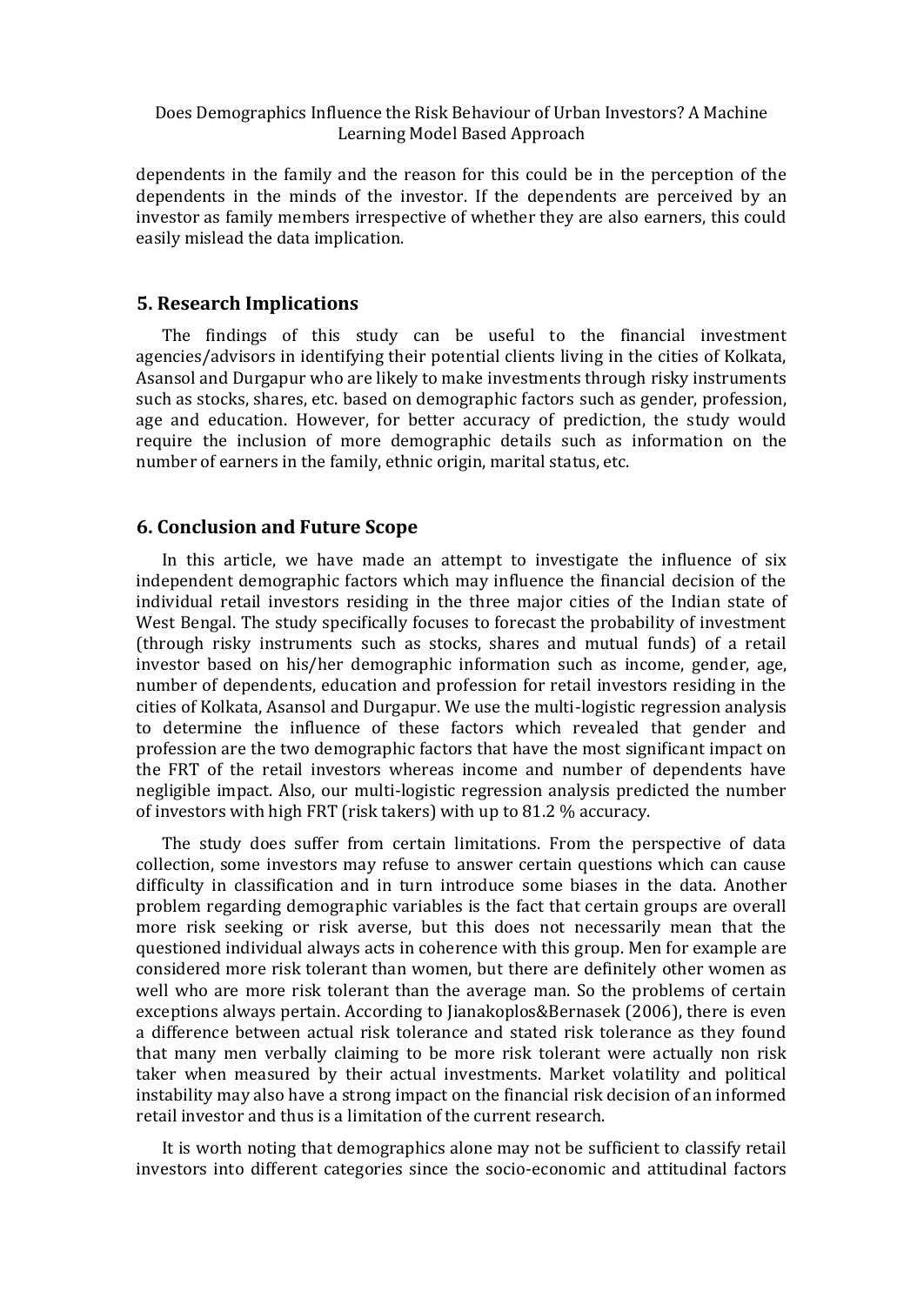may also influence the financial risk decision of an investor (Grable &Joo, 2004). Financial education of the investor is another parameter that may be included in future studies. More sampling from a larger number of respondents with information on additional demographic factors such as marital status, number of earners in the family, financial education, ethnicity, family background, personality, etc., would establish a more generalised model for predicting the retail investors' risk category. Such studies may be extended to retail investors residing in other parts of India and can also be compared with institutional investors based on the same demographic factors.

## **References**

Alquraan, T., Alqisie, A., & Al Shorafa, A. (2016). Do behavioral finance factors influence stock investment decisions of individual investors?(Evidences from Saudi Stock Market). *American international journal of contemporary research*, 6(3), 159- 169.

Alwahaibi, S. S. O. (2019). Is demographic information influence risk tolerance/aversion in investment decision? Evidences from literature review. *International Journal of academic research in accounting, finance and management sciences*, 9(1), 111-122.

Ateş, S., Coşkun, A., Şahin, M. A., &Demircan, M. L. (2016). Impact of Financial Literacy on the Behavioral Biases of Individual Stock Investors: Evidence from Borsa Istanbul. Business & Economics Research Journal, 7(3), 1-19.

Barber, B.M., and Odean, T. (2013). The behavior of individual investors, in Constantinides, G.M., Harris, M., and Stulz, R.M. (Eds), Handbook of the Economics of Finance, Elsevier, Amsterdam, 1533-1570.

Bayer, P. J., Bernheim, B. D., &Scholz, J. K. (2009). The effects of financial education in the workplace: Evidence from a survey of employers. Economic Inquiry, 47(4), 605- 624.<https://doi.org/10.1111/j.1465-7295.2008.00156.x>

Biswas, S., Bandyopadhyay, G., Guha, B., & Bhattacharjee, M. (2019). An ensemble approach for portfolio selection in a multi-criteria decision making framework. Decision Making: Applications in Management and Engineering, 2(2), 138-158.

Chakkaravarthy, S. E., Tanty, G., Priyadarshini, E. (2021). Study on the financial risk profile of investors in Chennai. EEO, 20(5), 5161-5167. [http://doi.org/10.17051/ilkonline.2021.05.578](http://dx.doi.org/10.17051/ilkonline.2021.05.578)

Chavali, K., & Mohan Raj, P. (2016). Impact of demographic variables and risk tolerance on investment decisions: An empirical analysis. *International journal of economics and financial issues,* 6(1), 169-175.

Chen, H., & Volpe, R. P. (1998). An analysis of personal financial literacy among college students. Financial services review, 7(2), 107-128.

Choudhary, K., Kamboj, S., Mehta, S. (2021). Financial literacy, investment behaviour and socio-demographic variables: evidence from India, International Journal of Behavioural Accounting and Finance, 6(3), 243 – 261. http://doi.org[/10.1504/IJBAF.2021.116167](https://dx.doi.org/10.1504/IJBAF.2021.116167)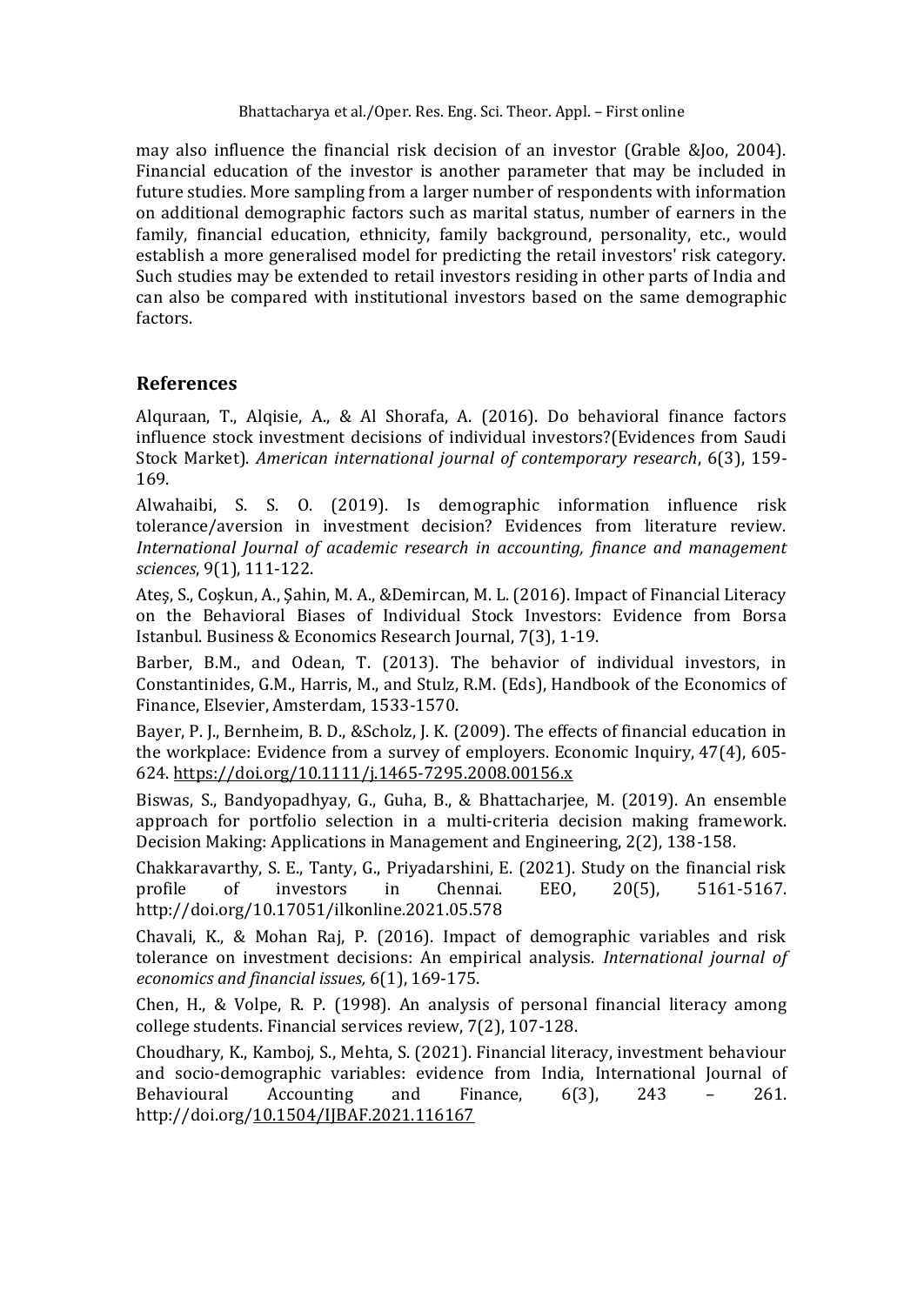Cook, W, and Whittle, R. (2015). Do individuals' risk and time preferences predict entrepreneurial choice?,Munich Personal RePEcArchive, Manchester Metropolitan University, MPRA Paper No. 66674.

Croson, R., &Gneezy, U. (2009). Gender differences in preferences. Journal of Economic literature, 47(2), 448-474.

Dangi, M., and Kohli, B. (2018). Role of Behavioral Biases in Investment Decisions: A Factor Analysis, Indian Journal of Finance, 12(3), 121997. 10.17010/ijf/2018/v12i3/121997

Dash, M. K. (2010). Factors influencing investment decision of generations in India: An econometric study. Int. J. Buss. Mgt. Eco. Res, 1(1), 15-26.

Deaves, R., Lüders, E., &Schröder, M. (2010). The dynamics of overconfidence: Evidence from stock market forecasters. Journal of Economic Behavior & Organization, 75(3), 402-412.

Dohmen, T., Falk, A., Huffman, D., Sunde, U., Schupp, J., & Wagner, G. G. (2011). Individual risk attitudes: Measurement, determinants, and behavioral consequences. Journal of the European Economic Association, 9(3), 522-550.

Ezekiel, A., & Oshoke, A. P. (2020). The influence of demographic factors on investment behaviour of individual investors: a case study of Edo State, Nigeria. Economy, *7*(1), 69-77.<https://doi.org/10.20448/journal.502.2020.71.69.77>

Gautam, S., &Matta, M. (2016). A study of socio-demographic and attitudinal factors on consumer behavior by individual investors in the Indian context. Indian Journal of Finance, 10(7), 48-59.

Geetha, N., & Ramesh, M. (2012). A study on relevance of demographic factors in investment decisions. *Perspectives of Innovations, Economics & Business*, 10 (1), 14- 27.

Goo, Y. J., Chen, D. H., Chang, S. H. S., &Yeh, C. F. (2010). A study of the disposition effect for individual investors in the Taiwan stock market. Emerging Markets Finance and Trade, 46(1), 108-119.

Grable, J. E. (2000). Financial risk tolerance and additional factors that affect risk taking in everyday money matters. Journal of business and psychology, 14(4), 625- 630.

Grable, J. E., &Joo, S. H. (2004). Environmental and biophysical factors associated with financial risk tolerance. Journal of Financial Counseling and Planning, 15(1), 73- 82.

Grable, J., & Lytton, R. H. (1999). Financial risk tolerance revisited: the development of a risk assessment instrument☆. Financial services review, 8(3), 163-181.

Gupta, S., Bandyopadhyay, G., Bhattacharjee, M., & Biswas, S. (2019a). Portfolio selection using DEA-COPRAS at risk–return interface based on NSE (India). International Journal of Innovative Technology and Exploring Engineering (IJITEE), 8(10), 4078-4086.

Gupta, S., Bandyopadhyay, G., Biswas, S., &Upadhyay, A. (2019b). A hybrid machine learning and dynamic nonlinear framework for determination of optimum portfolio structure. In Innovations in Computer Science and Engineering (pp. 437-448). Springer, Singapore.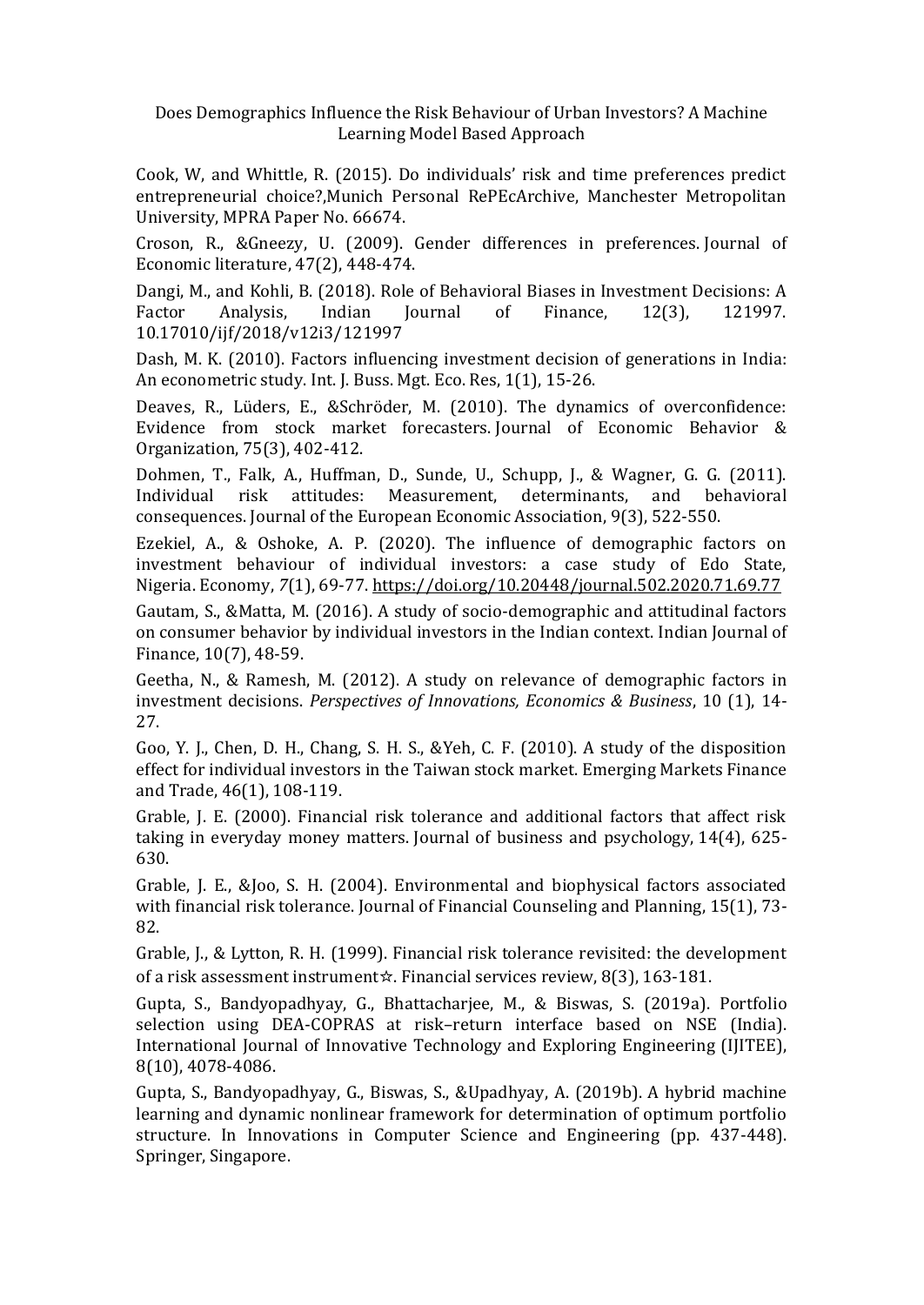Hallahan, T., Faff, R., & McKenzie, M. (2003). An exploratory investigation of the relation between risk tolerance scores and demographic characteristics. Journal of multinational financial management, 13(4-5), 483-502.

Heena, T. (2015). Risk tolerance dependent on what? Demographics or personality type: Findings from an empirical research. *Journal of Marketing and Consumer Research*, 6, 48-56

Holt, C. A., and Laury, S. K. (2002).Risk aversion and incentive effects. American Economic Review, 92(5), 1644-1655.

Isidore, R. R., and Christie, P. (2018). Investment Behavior of Secondary Equity Investors : An Examination of the Relationship Among the Biases, Indian Journal of Finance, 12(9), 131556. 10.17010/ijf/2018/v12i9/131556

Jianakoplos, N. A., and Bernasek, A. (1998). Are women more risk averse?. Economic Inquiry, 36(4), 620-630.

Junkus, J. C., and Berry, T. C. (2010). The demographic profile of socially responsible investors, Managerial Finance, 36(6), 474-481.

Jonsson, S., Soderberg, I.L., and Wilhelmsson, M. (2017). An investigation of the impact of financial literacy, risk attitude, and saving motives on the attenuation of mutual fund investors' disposition bias. Managerial Finance, 43(3), 282-298.

Kannadhasan, M. (2015). Retail investors' financial risk tolerance and their risktaking behavior: The role of demographics as differentiating and classifying factors, IIMB Management Review, 27, 175–184.

Karmakar, P., Dutta, P., & Biswas, S. (2018). Assessment of mutual fund performance using distance based multi-criteria decision making techniques-An Indian perspective. Research Bulletin, 44(1), 17-38.

Kumar, S., and Goyal, N. (2016). Evidence on rationality and behavioural biases in investment decision making. Qualitative Research in Financial Markets, 8(4), 270- 287.

Lan, Q., Xiong, Q., He, L., & Ma, C. (2018). Individual investment decision behaviors based on demographic characteristics: Case from China. *PloS one*, 13(8), e0201916.

Lin, H. W. (2011). Elucidating rational investment decisions and behavioral biases: Evidence from the Taiwanese stock market. African Journal of Business Management, 5(5), 1630-1641.

Lutfi, L. (2011). The relationship between demographic factors and investment decision in Surabaya. Journal of Economics, Business, & Accountancy Ventura, 13(3), 213-224.

Madition, D. I., Sevic, Z., &Theriou, N. G. (2007). Investors' behavior in the Athens stock exchange. Studies in Economics and Finance, 24(1), 32- 50.

Mutswenje, V. S. (2009). A survey of the factors influencing investment decisions: the case of individual investors at the NSE (Doctoral dissertation, University of Nairobi).

Nosita, F., Pirzada, K., Lestari, T., Cahyono, R. (2020). Impact of demographic factors on risk tolerance. Journal of Security and Sutainability Issues, 9(4), 1327-1336. [http://doi.org/10.9770/jssi.2020.9.4\(18\).](http://doi.org/10.9770/jssi.2020.9.4(18))

Paramashivaiah, P. Puttaswamy and Ramya, S. K,(2014), Changing Risk Perception of Women Investors: An Empirical Study. Indian Journal of Finance, 8(6), 22-33.